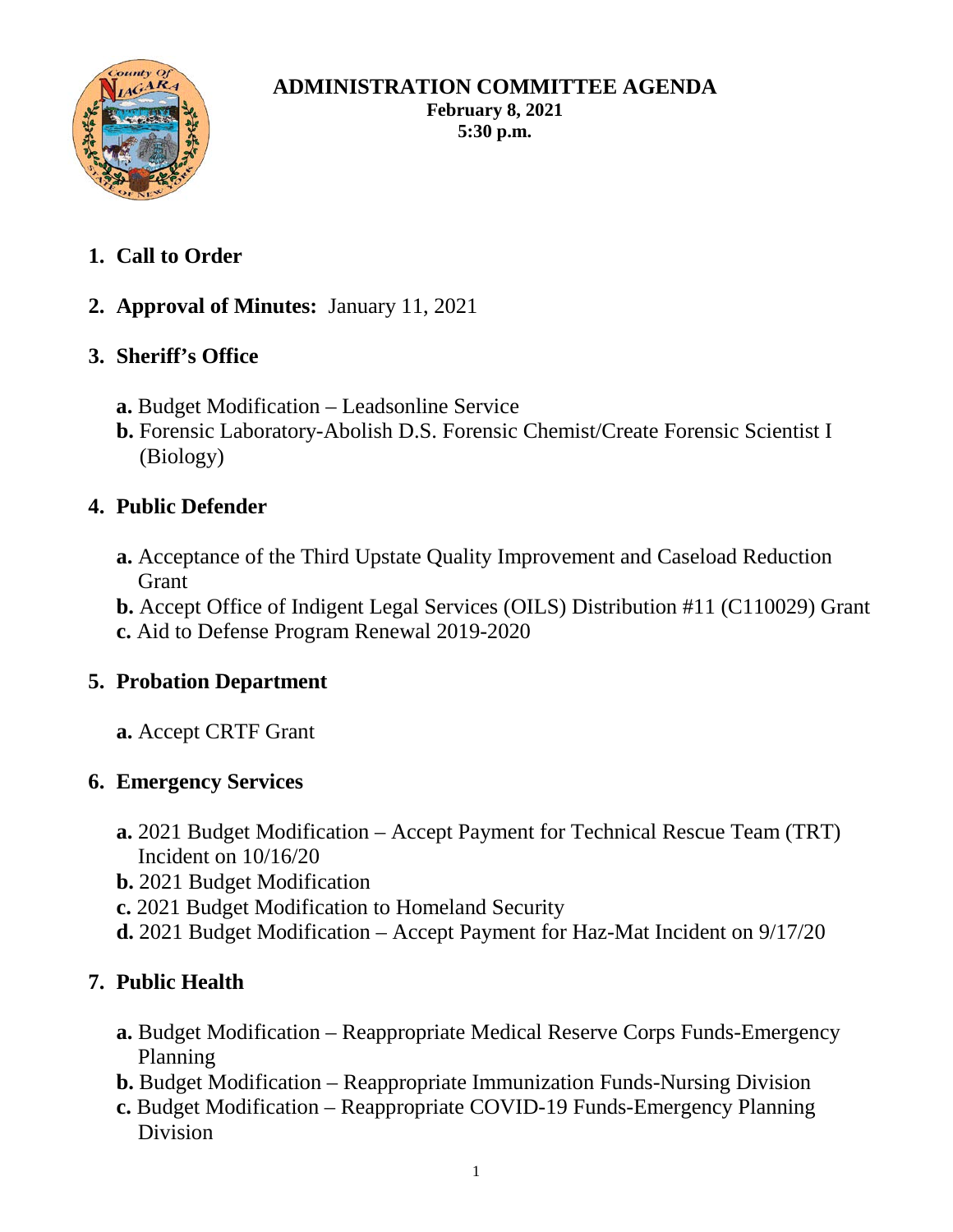

#### **ADMINISTRATION COMMITTEE AGENDA February 8, 2021 5:30 p.m.**

**d.** Budget Modification – Reappropriate COVID-19 Response Funds-Emergency Planning Division

## **8. County Clerk**

**a.** Integrated Record Management System Contract Amendment

### **9. Mental Health**

**a.** Waiver of Residency Requirement Licensed Clinician

#### **10. Social Services**

- **a.** Budget Modification Child Fatality Review Team Initiative
- **b.** Budget Modification Safe Harbor Initiative

### **11. Water District**

**a.** Budget Modification – Stamp Water Supply

### **12. Public Works**

- **a.** Abolish Two Cleaner Positions Create and Fill Two Cleaner/Laborer Positions
- **b.** Quaker Road and Orangeport Road Bridge Deck Overlay Project Consultant
- **c.** Robinson Road Bridge Painting Consultant
- **d.** Rapids Road Paving

### **13. Economic Developments**

- **a.** Fixing Date and Notice for the Public Hearing Consolidated Funding Application for Micro-Enterprise Grant Funds
- **b.** Authorization to Submit a Grant Application to the NYS Office of Community Renewal for Block Grant Funding – Ultimate Physique, Inc.
- **c.** Authorization to Submit a Grant Application to the NYS Office of Community Renewal for Block Grant Funding – Locks & Erie Canal Cruises